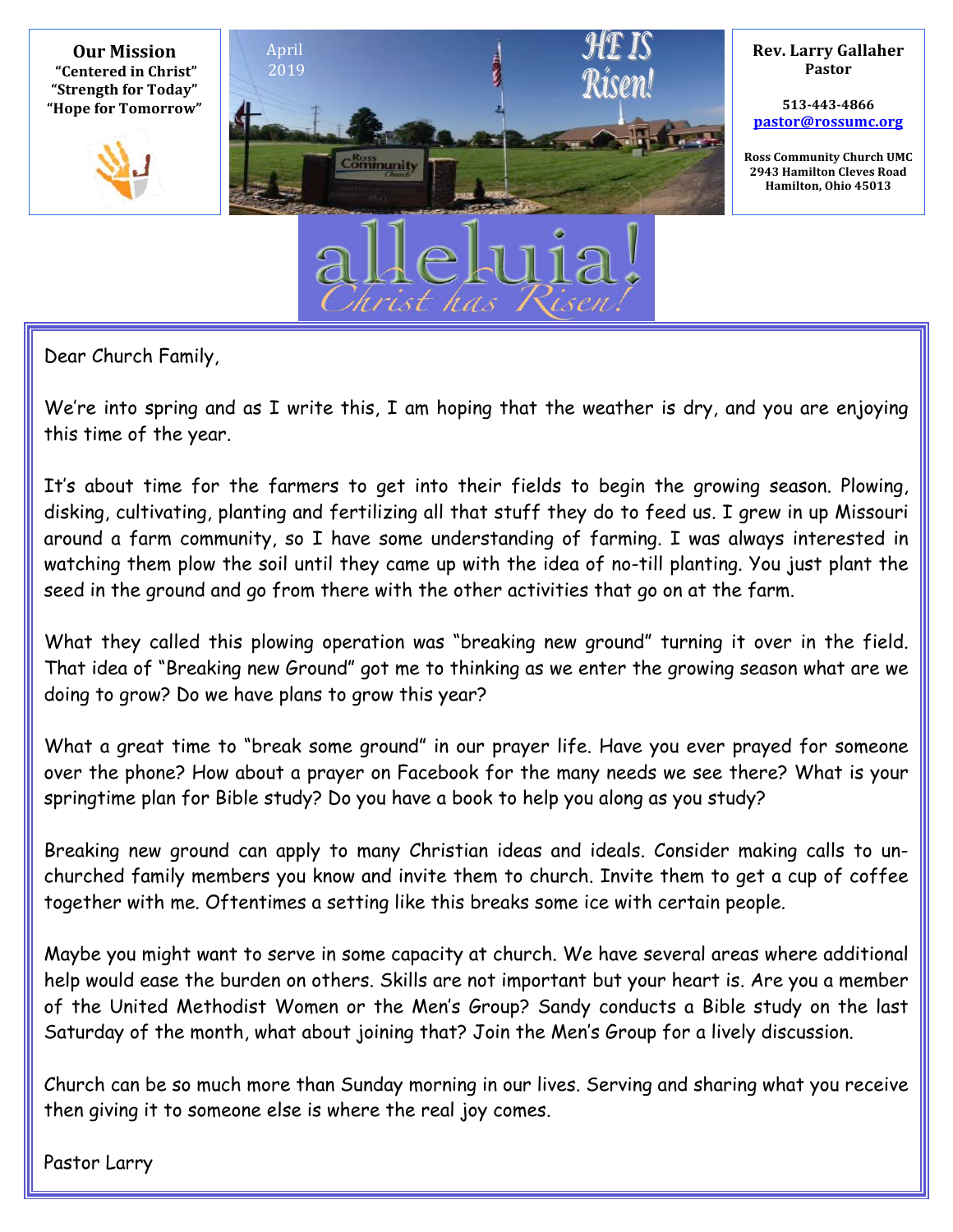

#### We Hold You

We hold you close within our hearts, And there you shall remain, To walk with us throughout our lives, Until we meet again.

So rest in peace dear loved one, And thanks for all you've done. We pray that God has given you The crown you've truly won.

Worship and Celebration Ross Community United Methodist Church 2943 Hamilton Cleves Road, Hamilton, Ohio 45013

> March 24, 2019  $4:00 \text{ pm}$

Officiated by Pastor Mark Montgomery

We Miss You!

*In order to let people know we miss their attendance in church we are going to send out cards expressing this concern every two to three weeks.* 

*We need help from the congregation with suggestions of names of people who need to receive cards. You can notify us by email, Sharon Mortimer's office mailbox or a call to Sandy Hogeback or Sharon Mortimer. 812-593-2984 513-385-1989* 





April 15 Rev. Grant & Ann Montgomery

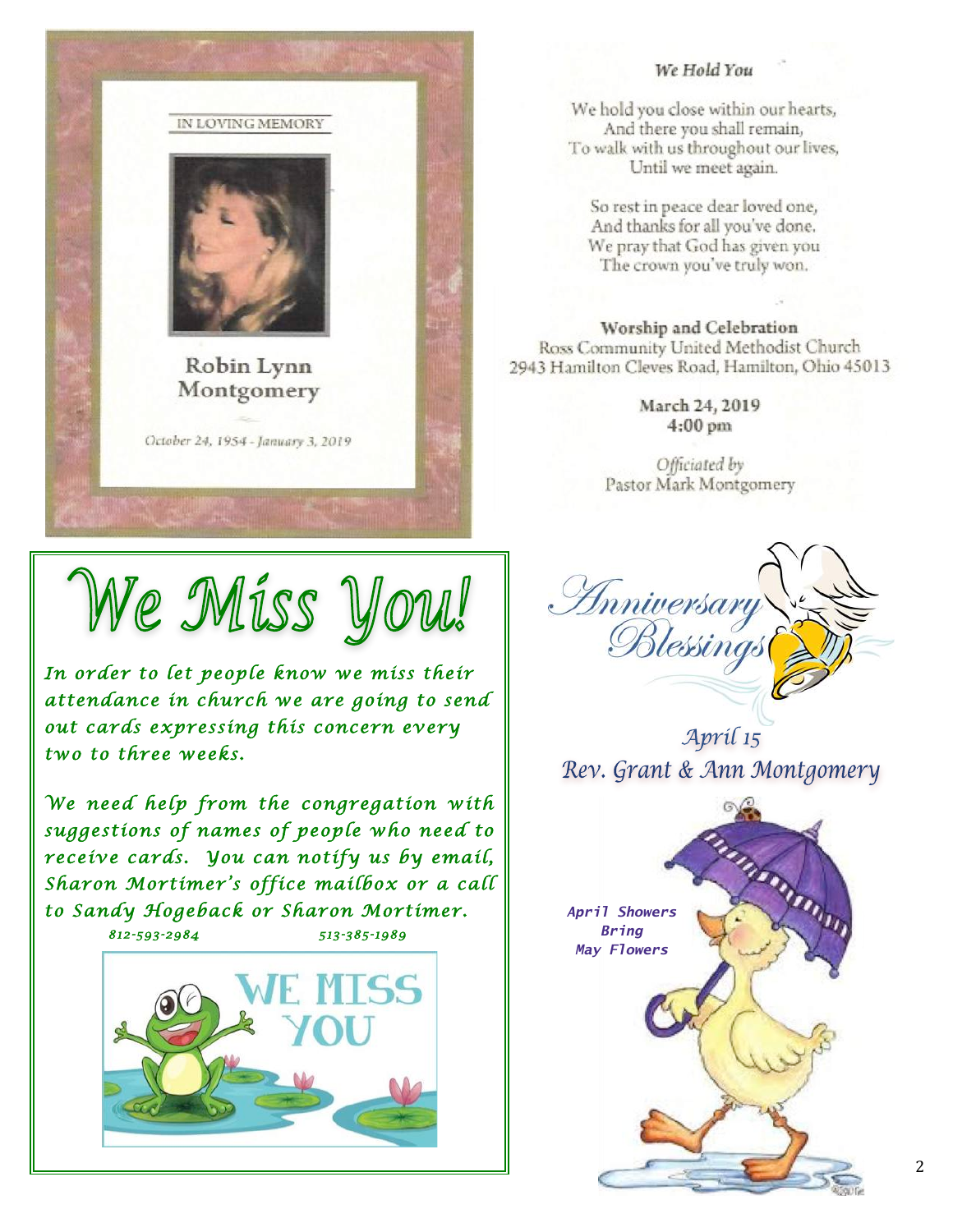

**Submitted by Judy Creasy** 

The next UMW women's meeting will be on Tuesday, April 9, 2019 in the church at 10:00AM.

The women are planning the Mother and Special Others dinner on Tuesday May7th. We are having Judy Rambo's Women Gospel singers for entertainment. Dinner is going to be catered by Dave's Quality Meats of West Chester. We are having hot sliced ham with honey glaze with veggies, salad and ice cream Sundays for desert. All women are invited to bring all their Special Others to the dinner. Let Linda Estep know if you and your special others are coming by Palm Sunday, because we have to our count to the caterer by April 23rd.

We will be doing a silent auction again to contribute to the Dorthey Guard scholarship fund. Anyone that has anything to donate to the auction, feel free to bring it to the church. We will be displaying the items a few weeks before the dinner, so all (even men) can bid in the auction.

The women are helping Nancy sort the clothes that have been donated to her, for the RAM 3RD Saturday Food Pantry. In April we will be helping Nancy on Tuesday, April 16 at 9:00AM. We will meet at the Administration Building in her sharing closet room, to get the clothes ready for the following Saturday.

All students who will be attending college next year are eligible for the UMW Dorothy Gard Scholarship. The deadline for the scholarship applications is April 7, 2019. We will be presenting them on Graduating Sunday, June 9th 2019.



## **With Thanks & Appreciation**

I would like to thank everyone for your prayers, cards, encouraging words and positive thoughts as I am going through this journey. I have a tumor in my brain and I'm not sure what God's plan is for me at the moment. I do know He placed the Nurse Practitioner at my doctor's office, directly in my path.

Thank you just doesn't seem enough. Please keep the prayers coming.

I would also like to extend a huge thank you to everyone who has made a donation to "Free Throws For Kids". This is such a worthy cause and one I am incredibly passionate about.

RCUMC is a loving, giving, caring church. I am so blessed that God called us back to the church I was raised in.

With much love, Brenda Brown



#### **NOTICE NOTICE** *Easter Sunday*

*We will have a minor schedule change for Easter Sunday. For the past few Easter Sunday's we have held our Fellowship time prior to the morning worship service. For Easter only, Fellowship time will run from 9:30 AM until 10:15 AM then our morning worship will begin at 10:25 AM.*

*Be sure to remind your family of this time change and let them know it is Easter Sunday only.* **NOTICE** NOTICE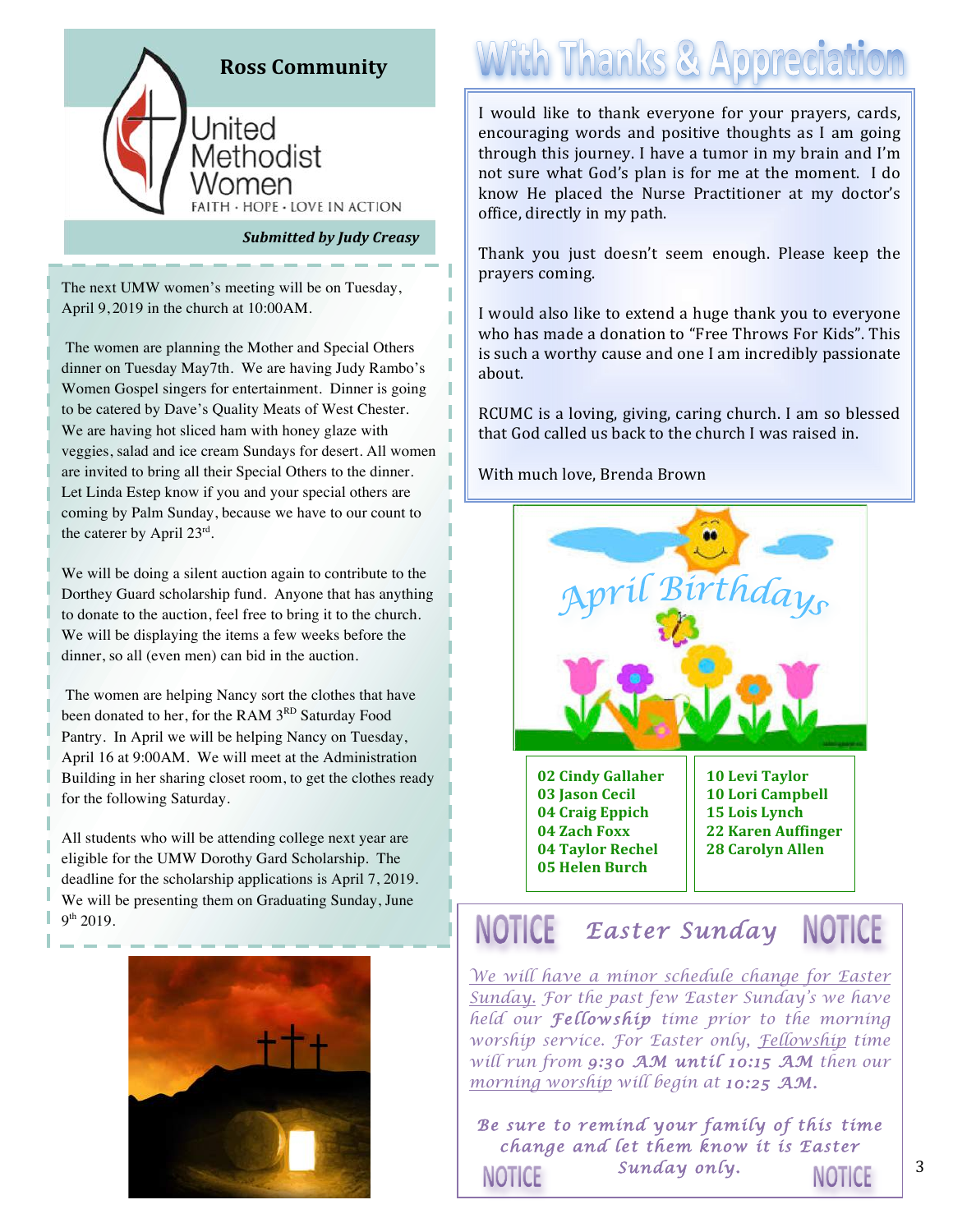#### Ross Community United Methodist Church Ad Council Meeting Minutes March 11, 2019

In Attendance: Bruce Armstrong; Donna Armstrong; Brenda Brown; Phil Brown; Judy Creasy; Wayne Estep; Larry Gallaher; Debbie Gilman; Jan Gump; Sharon Mortimer; Sandy Hogeback; Rita Garrison.

#### Miscellaneous

- Devotional Larry Gallaher "Under Same Management for 2019" (church sign)
- Devotional for next meeting (May 13, 2019) Jim Rechel
- Minutes from January 14 meeting stand approved as read. Judy Creasy moves that the minutes be accepted. Sandy Hogeback seconds the motion.

#### **Opening Prayer** (Pastor Larry) **Opening Remarks (Pastor Larry)**

- Larry explained that BSA (Boy Scouts of America) now allows girls in the organization. He explained we do have an "hold harmless" agreement with the troop that meets at thechurch.
- Larry talked with Grant Montgomery regarding the Memorial Service for Robin and discussed arrangements for March 24, 4:00. (Sharon Mortimer passed around a food sign up sheet)
- The Worship Committee has planned services through Easter.
- Worship Survey will be emailed to members.

#### **Ad Council Chair (Phil Brown)**

• Has to check with Linda Kunick to confirm if her Nicaragua program will be August 10 or 17. Linda has to talk to Greg.

#### **UM Men (Wayne Estep)**

• No report (Minutes continued column to right.)

# April 14



The soldiers wove a crown of thorns and put it on his head, and they dressed him in a purple robe. John 19.2

#### (Minutes continued.)

#### **UM Women (Judy Creasy)**

The Mothers and Special Others

Dinner will be May 7; tickets \$15; Gospel singers will be entertainment.

- Scholarship/Graduation Sunday will be June 9
- · Women to help Nancy Beckman on March 13, April 16, May 14 and June 11, 9:00 a.m. to sort and organize the Sharing Closet.

#### **SPRC (Brenda Brown)**

• Chip and Melissa Schoepf will be leaving the end of May

#### **Trustees** (Wayne Estep)

• Wayne and Roger will get two more bids on the furnace install and will then submit to the District to see if we can get a grant.

#### **Finance Committee** (Debbie Gilman & Judy Creasy)

- Debbie passed out a revised budget inasmuch as the apportionments were \$2200 less.
- There were two bills from Duke Energy in January; she paid the 4th quarter, 2018 Payroll taxes; \$330 for poinsettias is shown under Worship; the charge for internet service is \$15 a month which is a little more than it was in 2018.
- Report will be filed for audit.

#### Old Business –

- Bruce Armstrong encouraged everyone to take Car Show flyers to put up and pass out.
- Sandy Hogeback will again hold the Bible Study on the last Saturday of the month.

Donna Armstrong made a motion to close the Ad Council Meeting – Wayne Estep seconded the motion.

**Motion carried**. **Closing Prayer** (Pastor Larry) **Next Meeting – May 13, 2019, 7 pm**

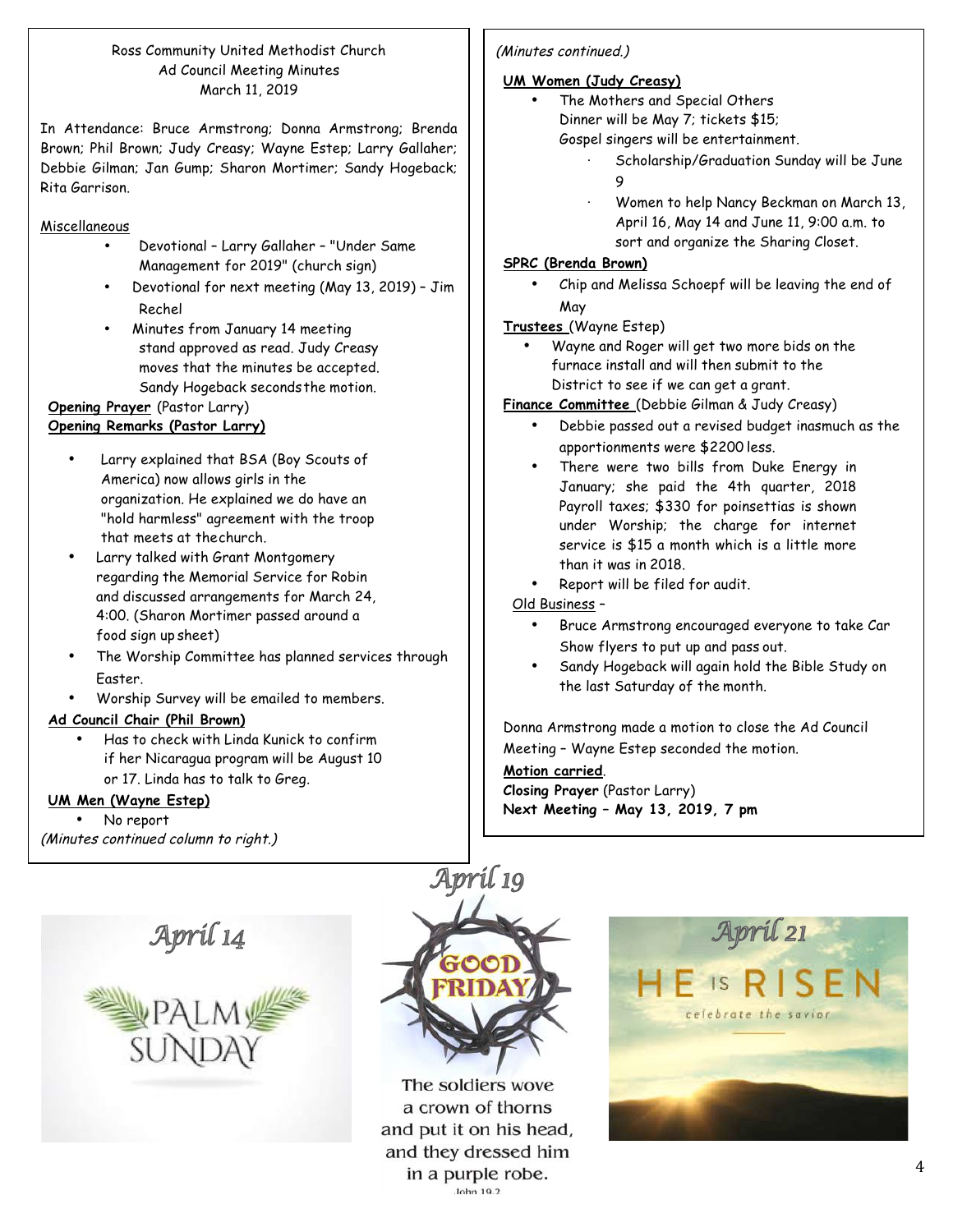| <b>Worship Leaders</b>  |                     |                | <b>Hall &amp; Door Monitor</b> |  |
|-------------------------|---------------------|----------------|--------------------------------|--|
| <b>April</b>            | 2019                | <b>April</b>   | 2019                           |  |
| 7                       | Debbie Gilman       | 7              | <b>Sharon Mortimer</b>         |  |
| 14                      | Chip Schoepf        | 14             | Wayne Estep                    |  |
| 21                      | Jim Rechel          | 21             | <b>Phil Brown</b>              |  |
| 28                      | <b>Sally Rechel</b> | 28             | Jim Rechel                     |  |
| May                     | 2019                | May            | 2019                           |  |
| 5                       | <b>Greg Conrad</b>  | 5              | <b>Gary Mortimer</b>           |  |
| 12                      | Debbie Kunick       | 12             | Mike Ratliff                   |  |
| 19                      | Tim Zecher          | 19             | Roger Creasy                   |  |
| 26                      | <b>Roger Creasy</b> | 26             | <b>Butch Foster</b>            |  |
| <b>June</b>             | 2019                | June           | 2019                           |  |
| $\overline{\mathbf{2}}$ | Nancy Beckman       | $\overline{2}$ | Doug Beckman                   |  |
| 9                       | Debbie Gilman       | 9              | Judy Creasy                    |  |

### **The Meaning of Easter**

#### **QUESTION: The meaning of Easter - What does it mean to you?**

#### **ANSWER***:*

The meaning of Easter is Jesus Christ's victory over death. His resurrection symbolizes the eternal life that is granted to all who believe in Him. The meaning of Easter also symbolizes the complete verification of all that Jesus preached and taught during His three-year ministry. If He had not risen from the dead, if He had merely died and not been resurrected, He would have been considered just another teacher or Rabbi. However, His resurrection changed all that and gave final and irrefutable proof that He was really the Son of God and that He had conquered death once and for all.

However, Easter did not always symbolize Christ's resurrection from the dead and the meaning of Easter was quite different than what Christians celebrate today. The feast day of Easter was originally a pagan celebration of renewal and rebirth. Celebrated in the early spring, it honored the pagan Saxon goddess Eastre. When the early missionaries converted the Saxons to Christianity, the holiday, since it fell around the same time as the traditional memorial of Christ's resurrection from the dead, was merged with the pagan celebration, and became know as Easter. The meaning of Easter was also changed to reflect its new Christian orientation.

Today, the meaning of Easter, for million of Christians, is that of honoring and recognizing Jesus Christ's resurrection from the dead, and His glorious promises of eternal life for all who believe in Him.

#### **Origin of Easter - Resurrection Day for Christians**

For Christians, the origin of Easter is simply the crucifixion and resurrection of Jesus Christ about 2,000 years ago. According to the Gospel accounts, Jesus Christ, the true Messiah promised in the Old Testament, was crucified and resurrected at the time of the Jewish Passover. Since that awesome event took place, those who believe Christ is their Messiah have honored that day and often celebrated it with the traditional Passover. As the Gospel of Christ spread throughout non-jewish nations, among people who did not have a history of celebrating the Passover, the pagan rites of Easter gradually became assimilated into what the Christian church called "Resurrection Day." Compromising the commandments of God with the comfort of the world is as old as the nation of Israel itself. Actually, American history teaches us that Easter was dismissed as a pagan holiday by the nation's founding Puritans and did not begin to be widely observed until just after the Civil War. Those interested in a Christian view of American history and the gradual compromise of America's Biblical foundations may wish to read books such as *The Light and the Glory* by Peter Marshall and David Manuel.